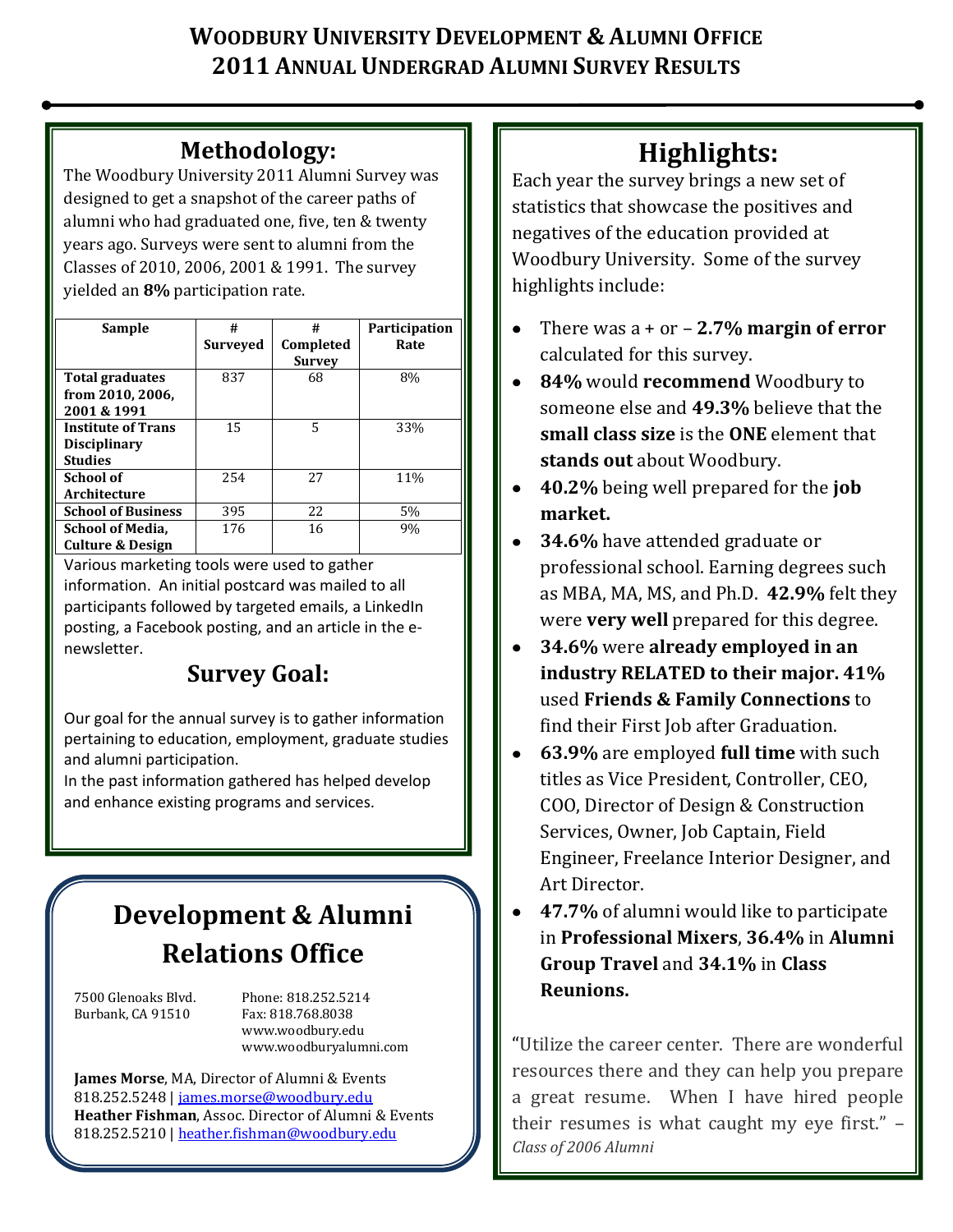# **WOODBURY UNIVERSITY DEVELOPMENT & ALUMNI OFFICE 2011 ANNUAL UNDERGRAD ALUMNI SURVEY RESULTS SCHOOL OF ARCHITECTURE**

### **Highlights:**

We had a **11%** participation rate from the School of Architecture alumni. Participants indicated that **70.4%** were either **well** or **very well** prepared with knowledge and skills for the job market.

## **Education:**

It is known that **74.1%** of Alumni would **recommend** Woodbury to someone. **46.2%** believe that the **small class size** is the one element that stands out about Woodbury, followed by **26.9%** in the **degree or programs offered.**

### **Internship:**

According to the survey, **44.4%** were **well** prepared for their internship**. 45.5%** found their internship by **Faculty referrals**.

| Demographic:  |                             |  |
|---------------|-----------------------------|--|
|               | 51.7% transfer and 42.3%    |  |
| Enrolled:     | freshman                    |  |
|               | 47.8% White/Non Hispanic    |  |
| Ethnic Group: | 34.6% Hispanic              |  |
| Gender:       | 53.8% male and 46.2% female |  |
| Median Age:   | 30                          |  |
|               | 48.1% - class of 2010       |  |
|               | 14.8% - class of 2006       |  |
| Graduation    | 14.8% - class of 2001       |  |
| Class:        | 14.8% class of 1991         |  |

### **Demographic:**

#### **What advice would you give to current students to prepare them for a career in their chosen field?**

- "Start EARLY! In today's architectural world, the sooner you start to network the better chance you will have to land a job after graduation. If you start looking in your Senior year then you waited too long!!!." – *Class of 2010 Alumni*
- "Intern as much as possible. School and work are  $\bullet$ two separate fields. Work is a whole new ballgame." – *Class of 2006 Alumni*
- "It's important to have a skill of learning. Architectural field requires continuous learning." – *Class of 2001 Alumni*
- "Begin working with an architect or designer while still in school if possible. Having work experience makes you much more valuable to future employers. Remember that responsibility is not given but taken. Strive to be autonomous in your work."- *Class of 1991 Alumni*

## **Employment:**

- **62.5%** are employed **full time** with positions like:
	- Job Captain
	- $\bullet$ Field Engineer
	- Set Designer / Art Director
	- Jr. Project Manager
	- Owner
	- Director of Design & Construction Services

**33.3%** entered the job market 1 - 5 months after graduation, **3.7%** were already employed in an industry UNRELATED to their major and **37%** were already employed in an industry RELATED to their major.

## **Salary Information:**

#### **Median Salary Range: \$30,000-39,000 Average Salary: \$36,110**



**51.9%** found their first job from **friends and family connections**.

# **Graduate School:**

**40.7%** have attended **Graduate School**. Schools include USC, Columbia, and University of Michigan earning a Master of Architecture Degree. **63.7%** were **very well** or **well** prepared for the program.

# **Alumni Activities:**

**50%** wish to participate in **professional mixers**, **50%** in **critiques** and **42.9%** in **class reunions. 85%** wish to be contacted by **email**.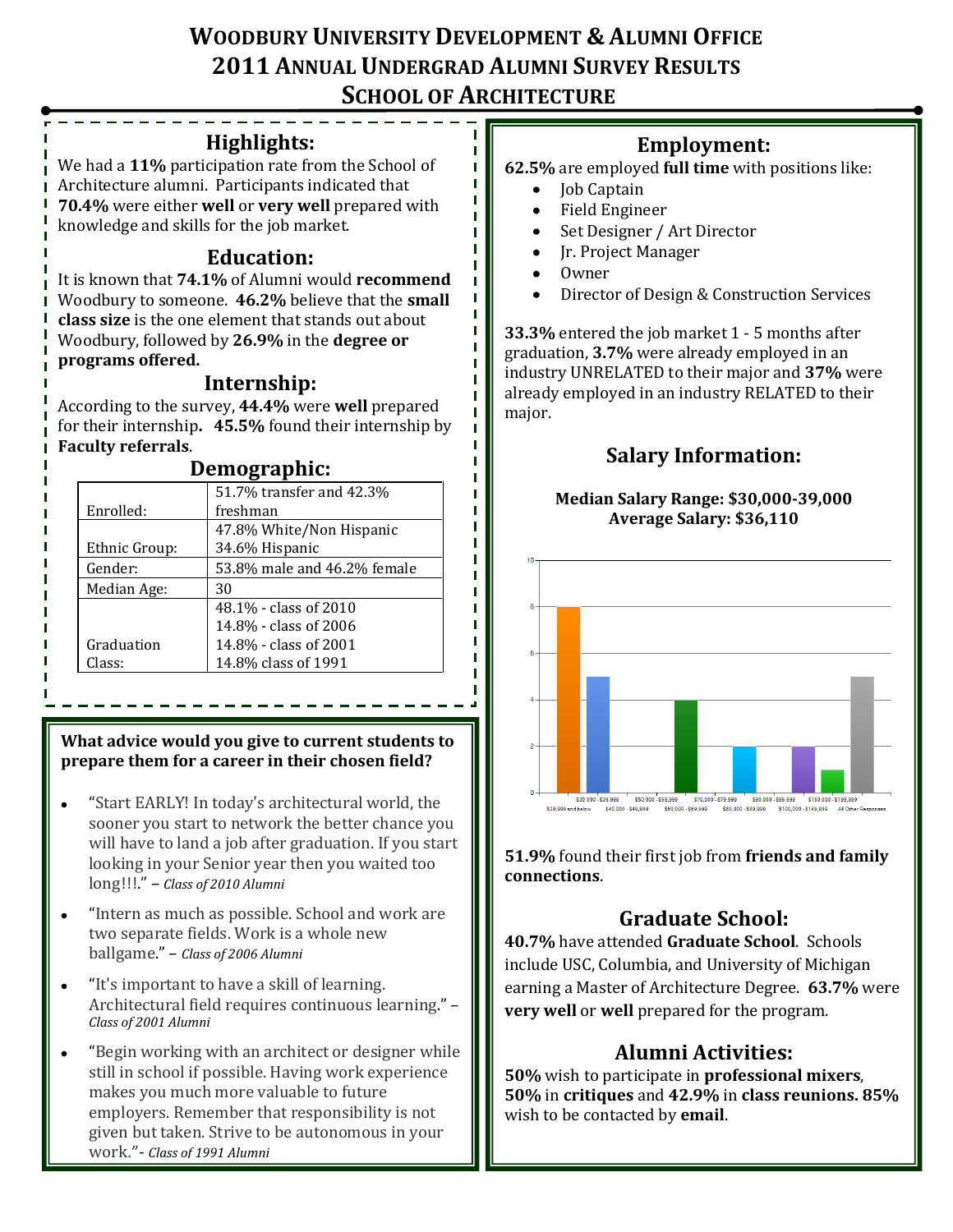## **WOODBURY UNIVERSITY DEVELOPMENT & ALUMNI OFFICE 2011 ANNUAL UNDERGRAD ALUMNI SURVEY RESULTS SCHOOL OF BUSINESS**

#### **Highlights:**

We had a **5%** participation rate from the School of Business alumni. Participants indicated that **27.3%** were **very well** and **27.3%** were **well** prepared with knowledge and skills for the job market.

#### **Demographic:**

| Enrollment:   | 63.6% transfer and 36.4%<br>freshman   |
|---------------|----------------------------------------|
|               | 60% White/Non Hispanic<br>30% Hispanic |
| Ethnic Group: | 10% Asian or Pacific Islander          |
| Gender:       | 40.9% male; 59.1% female               |
| Median Age:   | 40                                     |
|               | 27.3% - class of 2010                  |
|               | 13.6% - class of 2006                  |
| Graduation    | 13.6% - class of 2001                  |
| Class:        | 9.1% - class of 1991                   |

#### **Internship:**

According to the survey **30%** rated their internship experience **well** and **10%** rated **very well**. **42.9%** found their internship through **faculty referrals**.

#### **What advice would you give to a current student?**

- "Get as much work experience as you possibly can during your schooling. Now more than ever, employers are looking at what people have done instead of the degree you earn." *Class of 2005 Alumni*
- "Always read articles related to your industry of choice to stay current on emerging trends, topics, etc. Join industry associations and take advantage of networking opportunities." *Class of 2004 Alumni*
- "Obtain as many internships as possible in the field of interest. DO NOT be afraid to travel or be away from home for an extended period of time. Make sure to study abroad. Get a minor that would compliment your major." *Class of 2006Alumni*

### **Why would you recommend Woodbury University to others?**

- "I was 49 when I decided to complete my undergraduate degree. The instructors at Woodbury helped me expand my understanding of the community around me and the business world." *Class of 1991Alumni*
- *"As a working adult, the interactive format was ideal for my learning. I highly recommend it to others who cannot be full-time students." Class of 2001Alumni*

## **Education:**

**95.5%** would **recommend** someone to Woodbury with **57.1%** stating that the one element that helps Woodbury stand out is its **small class size**.

## **Employment:**

Currently, **65%** are employed Full Time and are working for:

- City of Santa Clarita
- City of Los Angeles
- LA County Sheriff's Department
- Kaiser Permanente
- Wells Fargo
- KPMG LLP
- Department of the Treasury

**45.5%** entered the job market in an industry related to their major, **4.5%** already employed in an industry UNRELATED to their major and **27.3%** 1-5 months after graduation.

**36.4%** found their first job through **company websites** and **36.4%** using **friends and family connections**.

## **Salary Information:**

#### **Median Salary Range: \$80,000- 89,000 Average Salary: \$71,176**



## **Graduate School:**

**31.8%** have attended **graduate school** including Woodbury University, Cal State Northridge and Pepperdine University. **42.9%** rated that they were prepared **very well** for this program.

## **Alumni Activities:**

**50%** wish to participate in **professional mixers**, **37.5%** in **alumni group travel** and **31.3%** in **class reunions** and **volunteer opportunities** respectfully. **80%** wish to be contacted by **email**.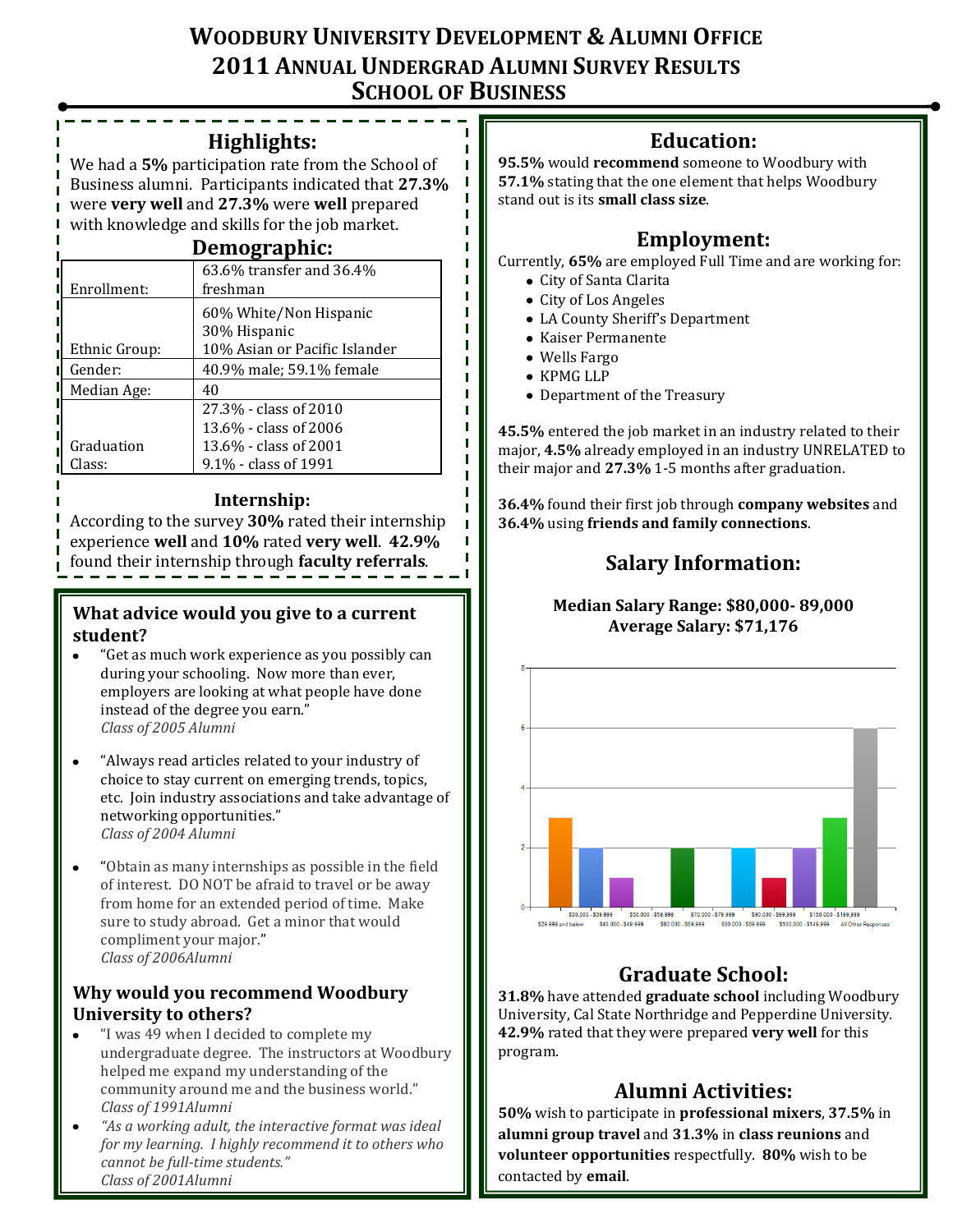# **WOODBURY UNIVERSITY DEVELOPMENT & ALUMNI OFFICE 2011 ANNUAL UNDERGRAD ALUMNI SURVEY RESULTS SCHOOL OF MEDIA, CULTURE & DESIGN**

п

П п п

## **Highlights:**

We had a **9%** participation rate from the Media, Culture & Design alumni. Participants indicated that **18.8%** were **very well** and **37.5%** were **well** prepared with knowledge and skills for the job market.

## **Internship:**

According to the survey **18.8%** were **very well** and **37.5%** were **well** prepared for their internship. **63.6%** found their internship by **faculty referrals**.

## **Demographic:**

| Enrolled:     | 56.3% transfer and 43.8% freshman          |
|---------------|--------------------------------------------|
| Ethnic Group: | 42.9% White/Non Hispanic<br>28.6% Hispanic |
| Gender:       | 33.3% male and 66.7% female                |
| Median Age:   | 28                                         |
|               | 50% - class of 2010                        |
| Graduation    | 25% - class of 2006                        |
| Class:        | 12.5% - class of 2001                      |

## **What suggestions would you like to share with us?**

- "Volunteer or work an internship even if not required. Will help in long run not only for skill set but to ensure you will enjoy doing it long term." - *Class of 2001 Alumni* "
- Intern for as long as you can, much longer than is  $\bullet$ required for school credit." – *Class of 2006 Alumni*
- "Start learning what type of designer you are now,  $\bullet$ have basic sewing skills and be prepared to be in small classes with the same people for 4 years. Grow a thick skin and don't get pressured into nonsense. Always complete neat work and know what you're talking about." – *Class of 2010 Alumni*
- "Apply to more than one internship." *Class of 2010 Alumni*

## **Education**:

**93.8%** of MCD alumni would **recommend** Woodbury to someone. **46.7%** believe that the **small class size** is the one element that stands out about Woodbury, followed by **26.7% faculty,** and **26.7%quality of education.** 

## **Employment:**

**53.3%** are employed **full time, 33.3%** are **part time** and **13.3%** are **unemployed**. Those employed are working for:

- STARMEN Design Group
- Banana Republic
- American Apparel
- Behavior Therapy Clinic

**43.8%** entered the job marked 1-5 months after graduation.

## **Salary Information:**

#### **Median Salary Range: \$29,999 and under Average Salary: \$39,166**



**37.5%** found their **first job** through **friends & family connections**, 25% through their **internship**, 25% through **alumni**, and **25%** through **social networking**.

# **Graduate School:**

**Only 12.5%** have attended **graduate school,** such schools as Antioch University.

## **Alumni Activities:**

**72.7%** wish to participate in **volunteer opportunities, 45.5%** in **sporting events, 36.4%** in **class reunions**  and **job fairs. 100%** wish to be contacted by **email.**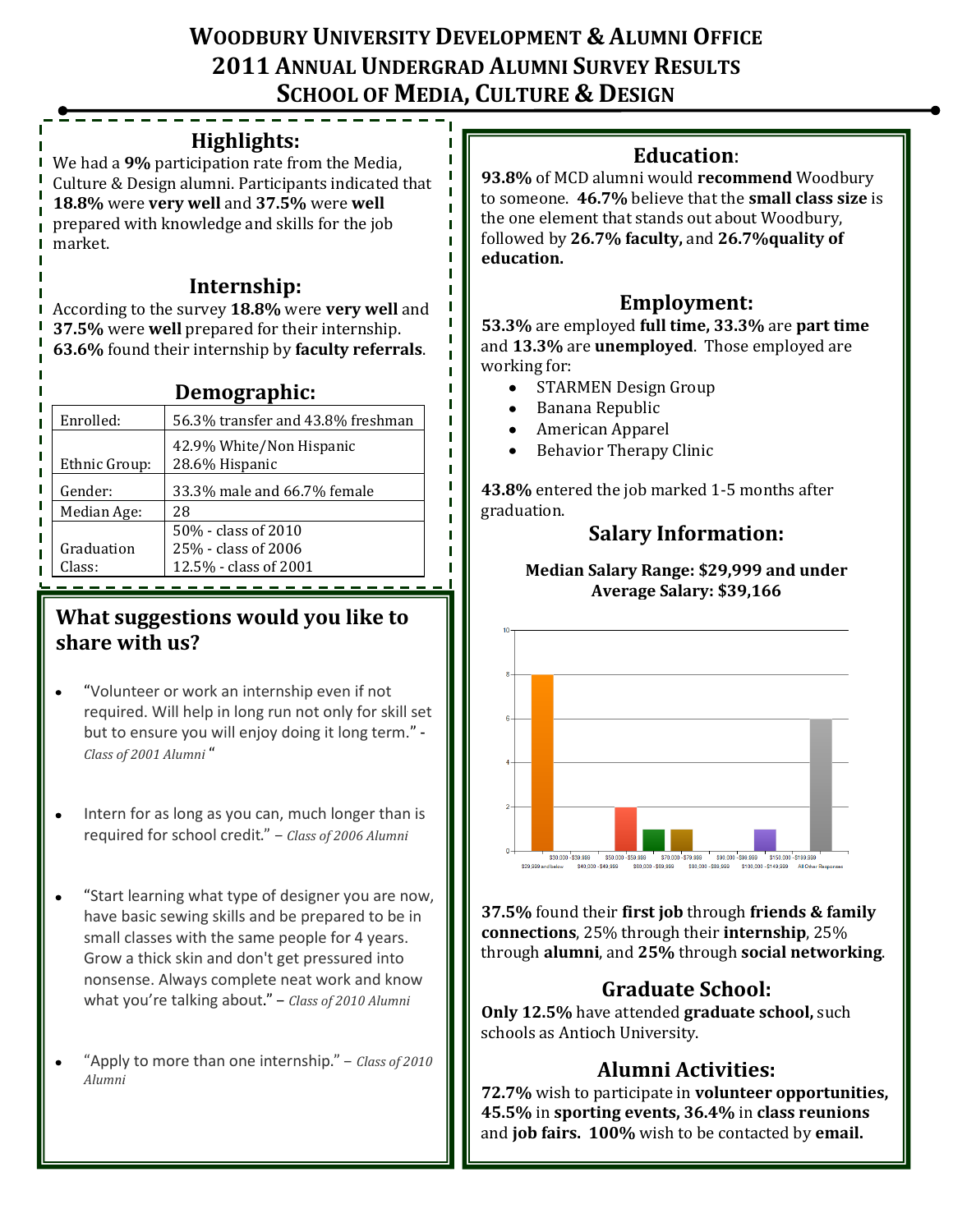# **WOODBURY UNIVERSITY DEVELOPMENT & ALUMNI OFFICE 2011 ANNUAL UNDERGRAD ALUMNI SURVEY RESULTS INSTITUTE OF TRANS DISCIPLINARY**

#### **Highlights: STUDIES**

We had a **33%** participation rate from the Institute of Transdisciplinary Studies. The participants felt that they were 44% **very well** prepared for the job market.

| Enrolled:                | 80% transfer                                   |
|--------------------------|------------------------------------------------|
| Ethnic Group:            | 33% White 33% Hispanic<br>33% African American |
| Gender:                  | 60% female 40% male                            |
| Median Age:              | 34                                             |
|                          | 40% class of 2010 20% class                    |
| <b>Graduation Class:</b> | of 2006 20% class of 2001                      |
|                          | <b>Interdisciplinary Studies</b>               |
| Major                    | <b>Politics and History</b>                    |

### **Education**:

**When asked: What advice would you give to current students to prepare them for a career in their chosen field?**

"Utilize the career center. There are wonderful resources there and they can help you prepare a great resume. When I have hired people their resumes is what caught my eye first." – *Class of 2006 Alumni*

### **Skills:**

**When asked: How well have you been able to transfer the knowledge and skills you learned while at Woodbury to your post-graduation career?**

Respondents were able to transfer their general education knowledge **very well**.

### **Recommend:**

**When asked: Would you recommend Woodbury University to someone? 80%** stated yes

**When asked: If you were to recommend Woodbury University to a prospective student, what would be the ONE element that would stand out?**

50% indicated **small class size** and **50%** indicated **quality of education**.



**TRANSDISCIPLINARY STUDIES** 

## **Employment:**

**40%** are currently employed **full time**.

Entry into the job market in the field related to their Major:

> **20%** found a job 1 -5 months after graduation; **20%** 6-11 months after graduation and

**40%** said Annual salary range is between **\$60,000 and \$89,000**

**67%** found their **FIRST job after graduation through friends & family connections** and **33%**  using **social networking**

### **Internship:**

**75%** rated their internship experience **very well**. When asked how they found their internship, they responded:

**"33% faculty referrals** and **33% Careers & Alumni Office ."**

## **Career Resources:**

While they were students, they took advantage of **career counseling, career panels**, **recruiting events**, **resume assistance**, and **classroom portfolio participation**.

## **Graduate School:**

**66.7%** are considering attending **graduate or professional school.**